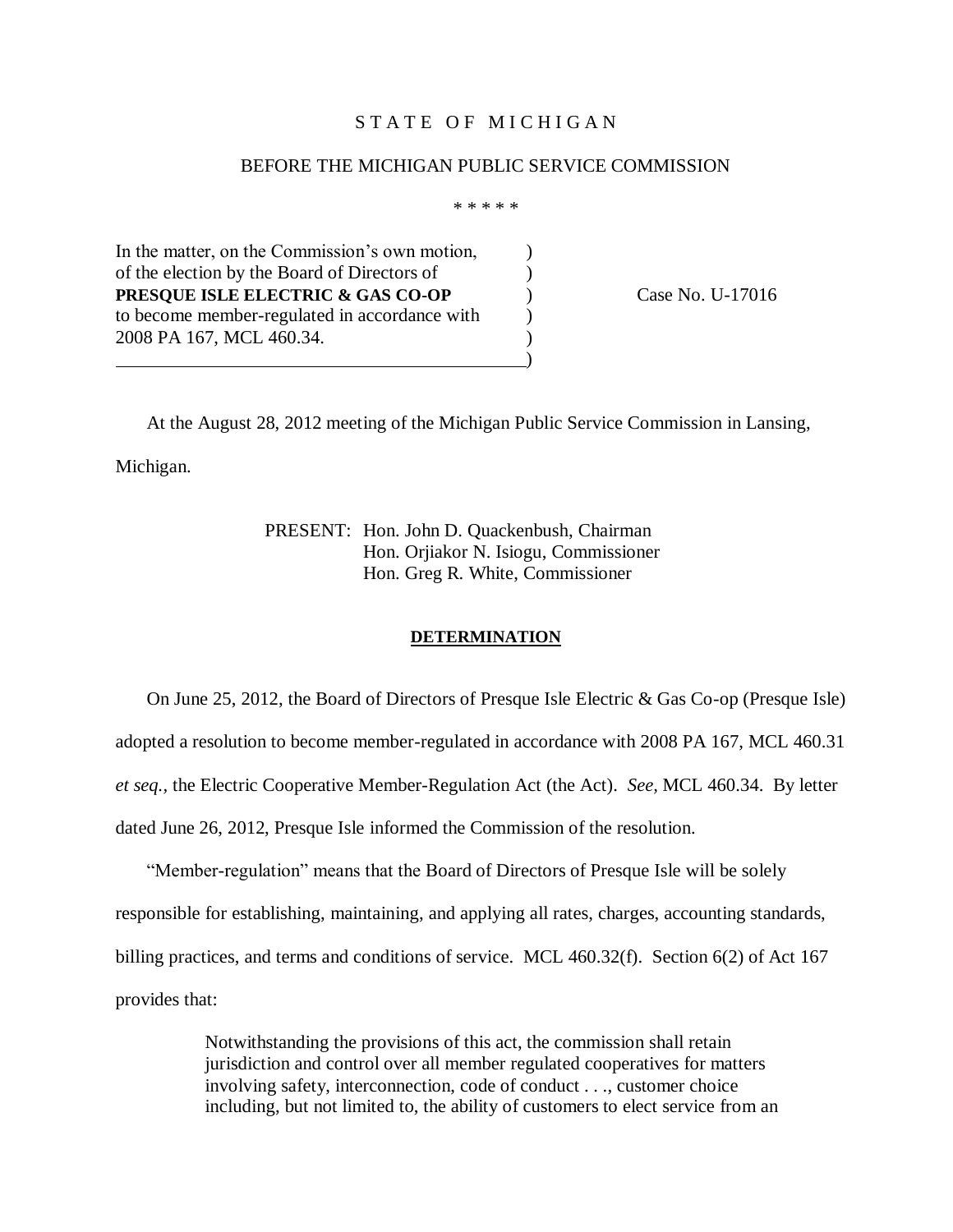alternative electric supplier . . ., and the member-regulated cooperative's rates, terms, and conditions of service for customers electing service from an alternative electric supplier, service area, distribution performance standards, and quality of service, including interpretation of applicable commission rules and resolution of complaints and disputes, except any penalties pertaining to performance standards and quality of service shall be established by the cooperative's members.

MCL 460.36(2). However, Section 9 of Act 167 provides that the Commission shall retain

jurisdiction over certificates of need, and enforcement of 1999 AC, R 460.3411, which deals with

areas served and line extensions. MCL 460.39(1).

Presque Isle stated in a July 17, 2012 e-mail correspondence with the Commission Staff

(Staff) that, based on the precedent established when Cherryland Electric Cooperative

(Cherryland), Alger Delta Cooperative Electric Association (Alger Delta), HomeWorks Tri-

County Electric Cooperative (HomeWorks), and Great Lakes Energy Cooperative (Great Lakes)

transitioned to member-regulation in Case Nos. U-15983, U-16011, U-16185 and U-16944,

respectively, Presque Isle's transition to member-regulation should be noncontroversial.

Specifically, Presque Isle stated all of the following:

- There is no ambiguity in this case as to whether the notification to the Commission was timely.
- Presque Isle will file documentation showing compliance with the notice and hearing requirements of Section  $4(a)$ -(f) of Act 167, MCL  $460.34(a)$ -(f).
- Presque Isle is willing to meet with the Commission Staff (Staff) to discuss issues related to the transition and to establish an orderly process for the transition to member-regulation.
- It does not appear that any Presque Isle member-consumers seek to intervene in this matter.
- All pending Commission electric dockets relating to Presque Isle ratemaking should be dismissed on or after September 23, 2012.

On July 13, 2012, the Commission issued an order to address the notification from Presque Isle. In so doing, the Commission directed Presque Isle to file documentation in this docket within seven days of the date of the order showing compliance with the notice and hearing requirements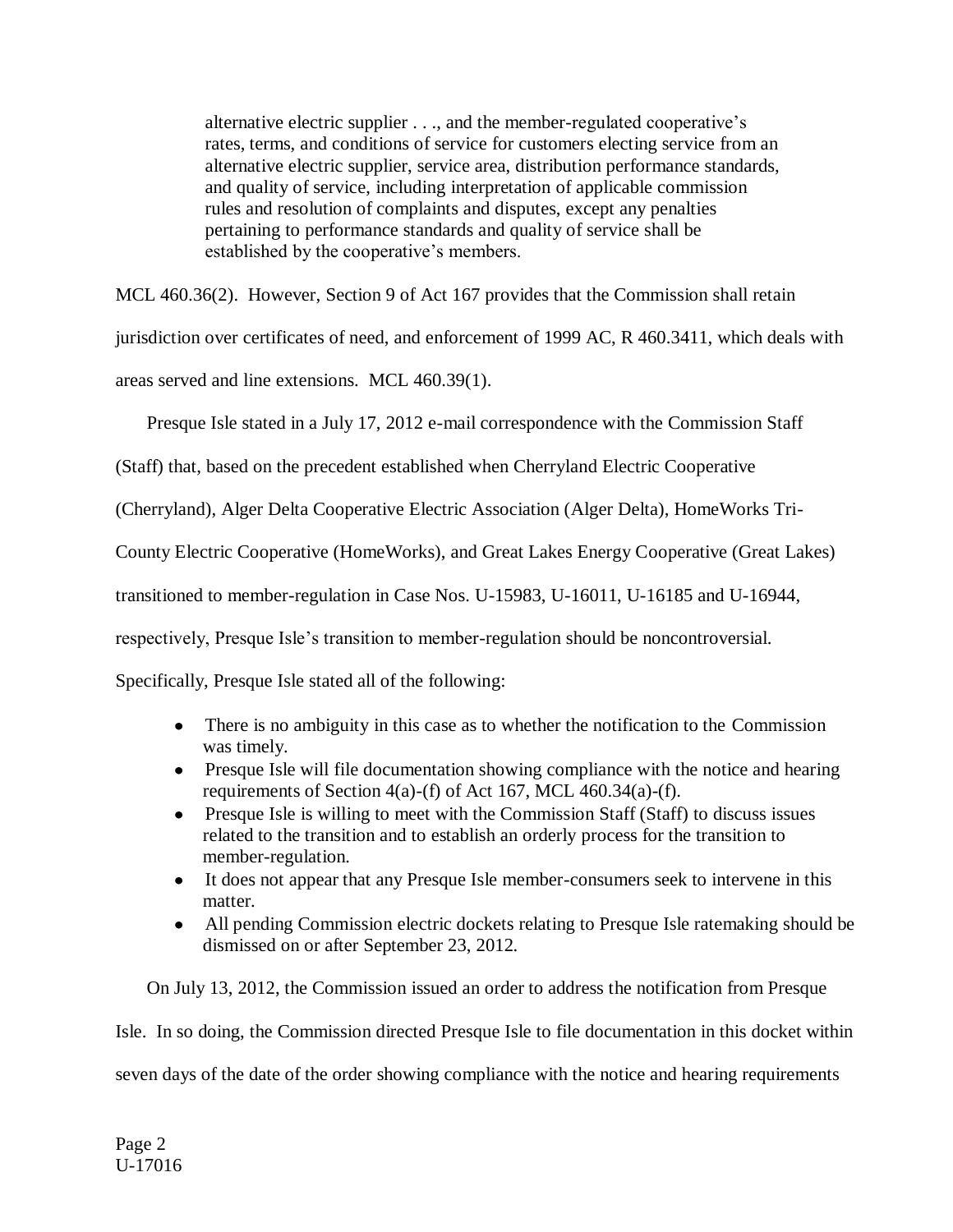of Section 4(a)-(f) of Act 167. MCL 460.34(a)-(f). The requested documentation was filed on July 18 and August 1, 2012.

In the July 13 order, the Commission also directed Presque Isle and the Staff to begin meetings with the Staff no later than July 27, 2012 to discuss issues related to the transition and to establish an orderly process for the transition of Presque Isle to member-regulation. The Staff was directed to report to the Commission by August 16, 2012 on the results of its discussions with Presque Isle.

On August 8, 2012, the Staff filed its report. In so doing, the Staff states that its meeting with Presque Isle took place on August 7, 2012. According to the Staff report, the participants agreed that the Cherryland, Alger Delta, HomeWorks, and Great Lakes cases should serve as guides to Presque Isle in its transition to member-regulation.

Based on its discussions and the cooperative's filings in this matter, the Staff indicates that the Staff and Presque Isle agree that the effective date for member-regulation by Presque Isle will be September 23, 2012. The Staff also reports that Presque Isle intends to adopt, as its own, the Commission's current billing practices, and that Presque Isle will be responsible for the enforcement of its billing practices and for all future revisions of them.

With regard to ratemaking, the Staff states that Presque Isle will have full authority over all aspects of ratemaking, including fees, charges, penalties, pole attachment rates, etc. According to the Staff, Presque Isle intends to continue to use the existing Commission-approved rates, charges, and so on, until new ones are approved by the cooperative. At such time that Presque Isle does amend its rates, a copy will be made available for public review at all of Presque Isle's offices and on its website. In addition, a copy will be provided to the Commission together with a copy of the cooperative's most recent audited financial statement.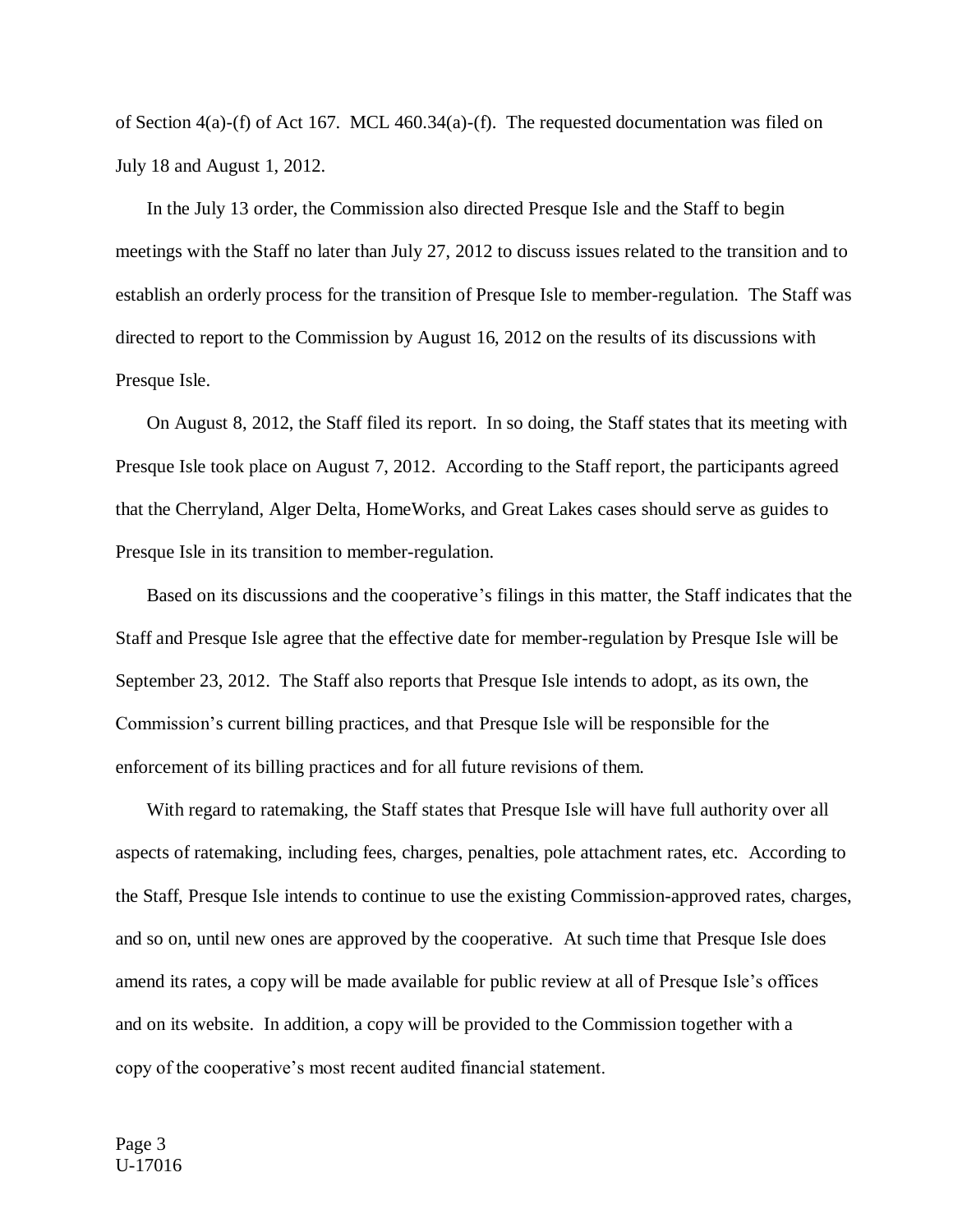On the issue of the Code of Conduct adopted by the Commission pursuant to MCL 460.10a(4), the Staff reports that the parties are in agreement that the Code of Conduct will continue to apply to Presque Isle.

With regard to safety issues, the Staff's report indicated that there was general agreement that the Commission's safety regulation will continue to apply to Presque Isle. However, the Staff also indicated that, "unlike the situation for gas utilities, where safety regulation is encompassed in a single document, electric safety regulation is contained in a variety of requirements." Report, pp. 3-4. Consequently, the Staff stated that it would be necessary for the Commission and the cooperative to address what encompasses safety regulation on a case-by-case basis in the future.

Finally, the Staff stated that were no intervenors in this docket, nor are any expected. The Staff and Presque Isle have agreed to the submission of the report and no responses are anticipated.

#### Discussion

The Commission is persuaded that Presque Isle has met all of the prerequisites for exercising authority over its rates, charges, accounting standards, billing practices, and terms and conditions of service as permitted by MCL 460.32(f). Section 4 of Act 167, MCL 460.34, specifies the procedures that the cooperative's Board of Directors must follow in order to trigger the cooperative's statutory right to act alone in certain specific rate-related activities. The Commission is persuaded that Presque Isle has complied with all of the notice requirements of Section 4 of Act 167. Accordingly, upon the commencement of member-regulation by Presque Isle, the Commission will cease asserting any authority over the cooperative's right to determine its rates, charges, accounting standards, billing practices, and terms and conditions of service.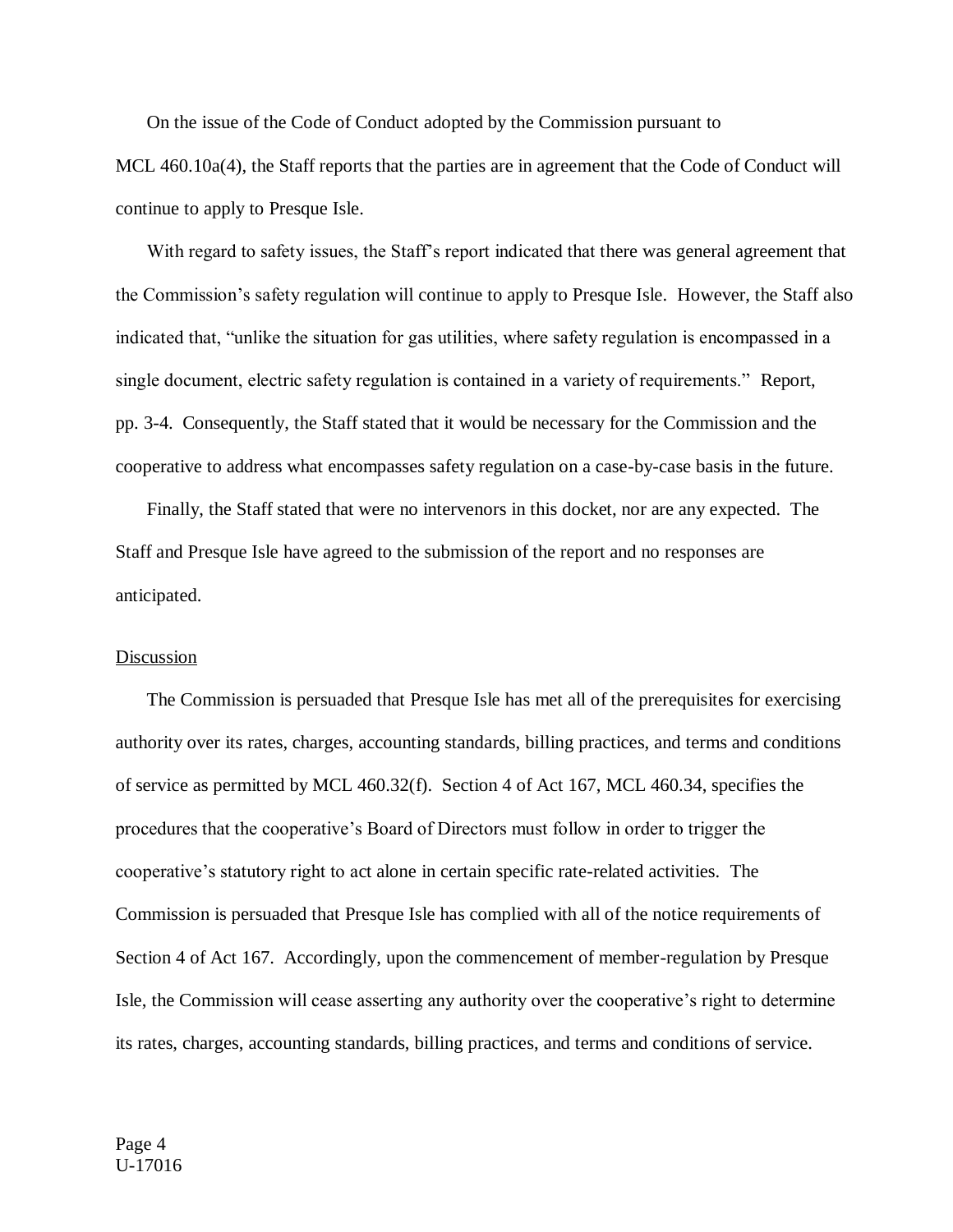After September 23, 2012, Presque Isle should seek dismissal of any currently pending cases over which the Commission will no longer have jurisdiction.

THEREFORE IT IS DETERMINED that:

A. Presque Isle Electric & Gas Co-op has complied with the requirements in the Commission's July 13, 2012 order to file documentation showing compliance with the requirements of MCL 460.34(a)-(f).

B. Presque Isle Electric & Gas Co-op has complied with the requirements of MCL 460.34(a)-(f).

C. Presque Isle Electric & Gas Co-op and the Commission Staff have complied with the requirements in the Commission's July 13, 2012 order to discuss issues regarding the orderly transition of the utility to member-regulation.

D. The Commission Staff has complied with the requirements in the Commission's July 13, 2012 order by filing its report to the Commission on the results of discussions with Presque Isle Electric & Gas Co-op on August 8, 2012.